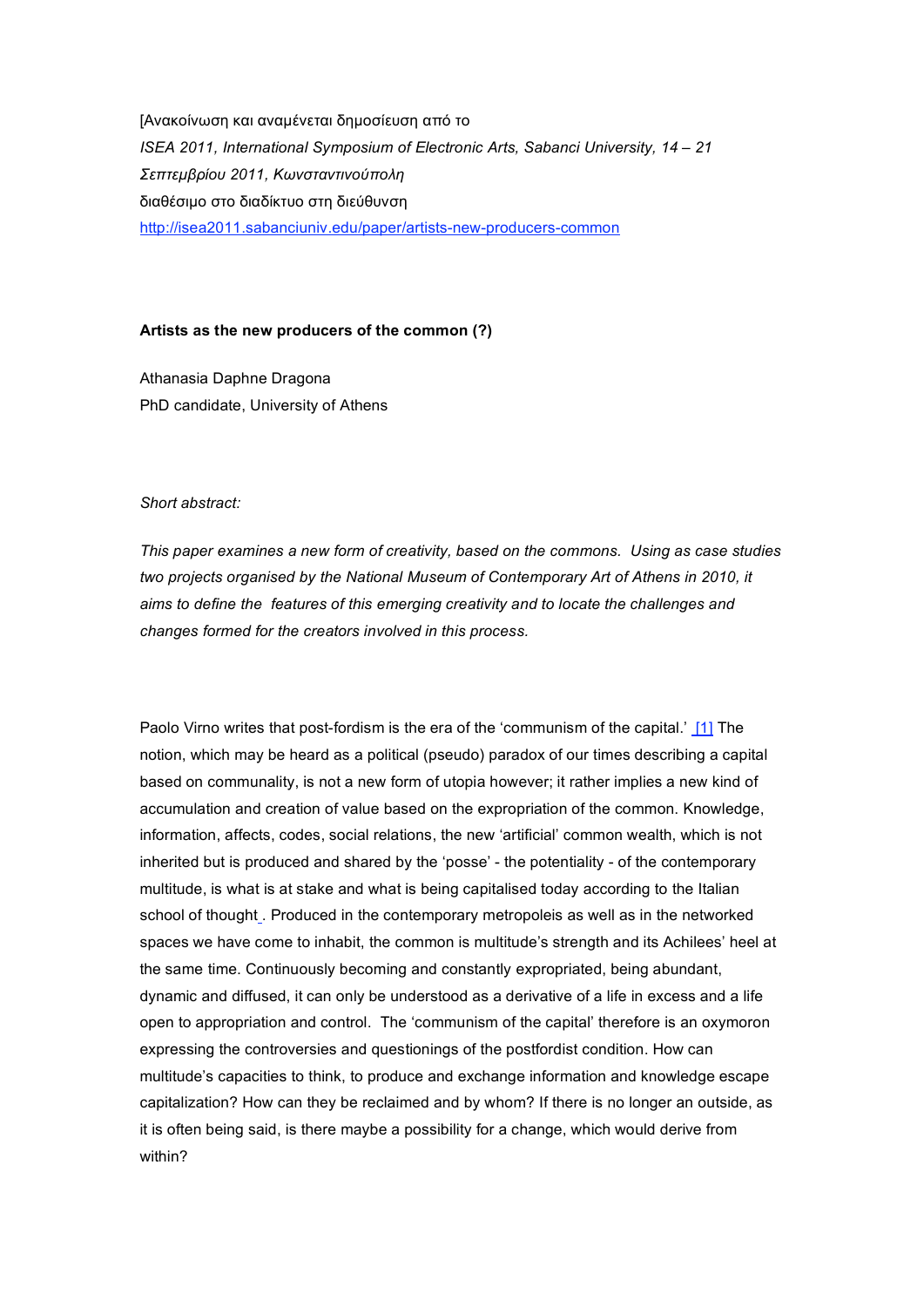This paper looks into the role of art in the years of the new common wealth. Taking into consideration the great number of projects which have been developed in the last decade as well as the references made to creativity in the context of the new discussion on the commons, a double sided observation is attempted: not only on how forms of art encourage a swift of mentality towards the commons, but also on how the art world itself changes through this process.

The starting point for this positioning will be two projects initiated and curated by myself and organized by the National Museum of Contemporary Art of Athens in 2010, the year when Greece started losing its financial independence. Seeking for alternatives in the impasse of late capitalism, 'Esse, Νosse, Posse: Common Wealth for Common People' and 'Mapping the Commons, Athens' aimed to examine and locate the commons in their two main reservoirs, the internet and the city.

## *Esse, Nosse, Posse: Common Wealth for Common People*

'Esse, Nosse, Posse: Common Wealth for Common People' is an online platform which was launched in April 2010, as an open comment to the growing common wealth of the connected society [2]. The title is a reference to the latin triad "I am, I know, I can", that having constituted the core of renaissance's humanism, today interestingly reappears in order to describe the features of the contemporary multitude [3]; what is important is not only the knowledge itself but also our potentiality for its production and the formation of our subjectivities through it at the same time. Taking this into consideration, the online platform aimed to refer -through a rich variety of artistic creation-, to the motivations and capacities that form the new common wealth and to respectively discuss the controversies and risks lying behind it. To achieve this, "Esse, Nosse, Posse: Common Wealth for Common People" hosted: (a.) projects critically commenting on the new forms of networked wealth and (b.) initiatives and open platforms based on free and open software, encouraging exchange and collaboration. Selected texts were also uploaded as resources to provide a context for further discussion.

The issues tackled by the projects that were presented were the following: the passage from the fordist to the post fordist society and the transformation of labor ('First of May' by Marcelo Exposito), the immeasurability of the immaterial work conducted in the networks ('User Labor' by Burak Arikan & Engin Erdogan), the new forms of online labour based on virtual sweatshops ('Invisible Threads' by Jeff Crouse & Stephanie Rothenberg, 'Gold Farmers' by Ge Jin aka Jingle) or on crowdsourcing ('Bicycle Built for 2,000' by Aaron Koblin & Daniel Massey, 're\_potemkin' by .- -.), the call for a free exchange of knowledge beyond copyrights ('Free Culture Game' by Molleindustria, 'Perpetual Wall' by Dimitris Papadatos), the interweaved character of the networked economy ('All over' by Samuel Bianchini), the imbalance of the information society ('Internet art for poor people' by Carlos Katastrofsky and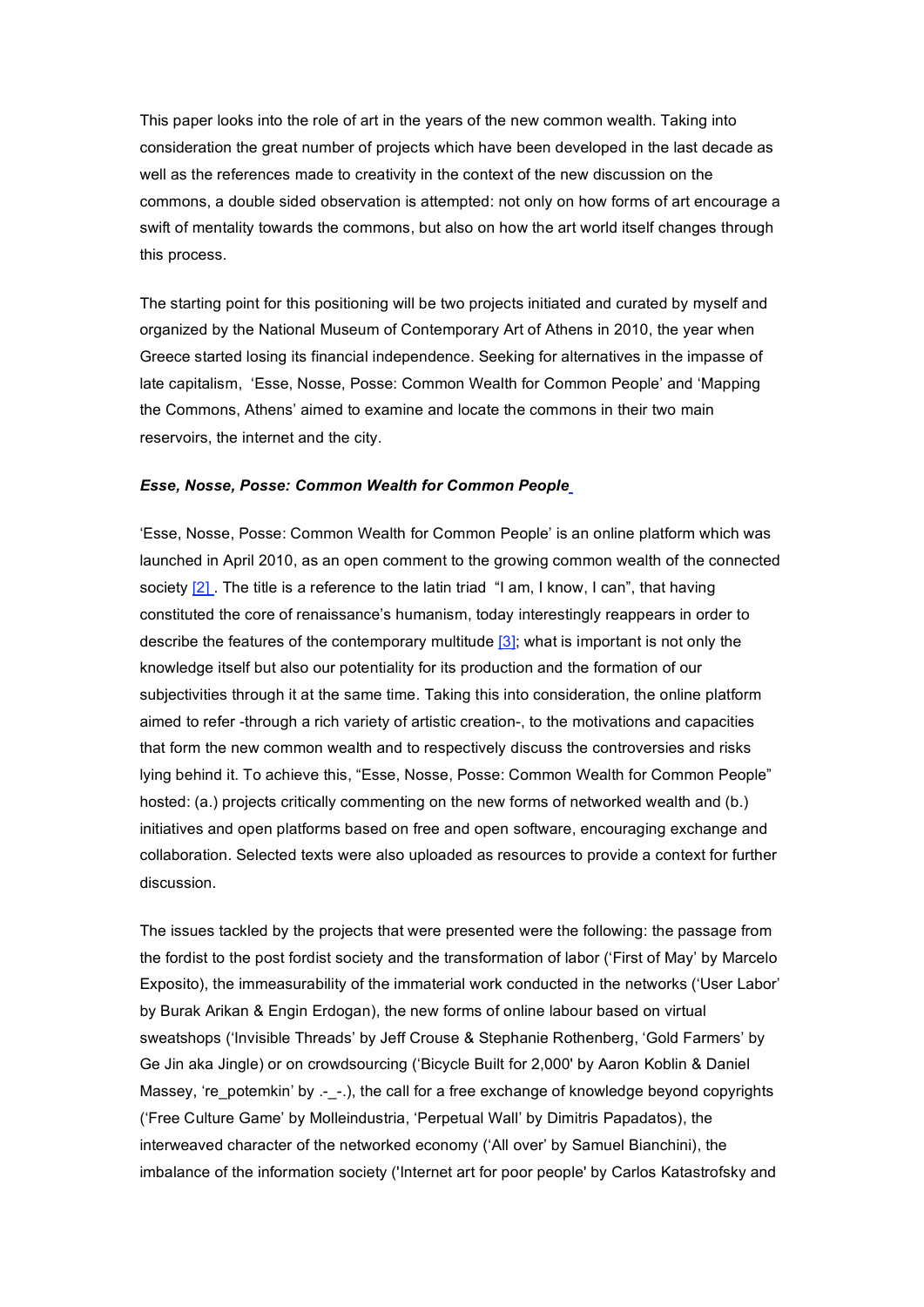'MAICgregator' by Nicholas Knouf), and the value of attention economy in territories of infonoise ('Falling Times' by Michael Bielicky & Kamila B. Richter).

While the above works were discussing the capitalist character of the networked condition, the platforms, that were also introduced, invited the users to join efforts of collaboration, coproduction and knowledge sharing. Initiatives by collectives with significant work in the field were listed such as: the Furtherfield who encourage people to recycle their old laptops by offering them to the homeless (the 'Zero Dollar Laptop'), the Platoniq who propose a platform of exchanging services (the 'Bank of Common Knowledge') or the Mediashed who propose people to communicate their low cost products through their database ('Gearbox'). Escaping capitalization, control and appropriation, these efforts propose to users a different mode of engagement and production in the networks. At the same time, projects with a more specific character were also included. Such were the platform of Anders Weberg ('P2P art') who invites people to participate in the creation of an ephemeral common artwork based on a peer to peer logic or Brett Gaylor' s 'Open Source cinema' who invites users to upload and remix the videos online. The Artzilla team has also been included for its web browsers' modifications and subversions that support freedom and openness, along with the Shiftspace group who, in a similar approach, propose the placement of open source layers above any website. Additionally, the network Kate Rich created for the fair trade of products is presented ('Feral Trade') as well as Dmitri Kleiner's 'Telecommunisten' network which offers tools and services that are owned by the workers themselves.

A new utopia or a breakthrough in the networked world? This entity of projects is only part of an emerging creativity on the web which is based on the idea of the commons. But, can we realize our potential and re-orientate our disposal for socialization and knowledge towards the new liberated environments the artists propose? While we might be in the beginning of a shift in mentality, yet it should be noted that the initiatives and actions discussed in the context of this paper are not being valued on the basis of their popularity or 'efficiency.' They are considered noteworthy for the stance that their creators take. What lies behind them is a call, an urge for a new system of values which can empower the growing common wealth. And these values are to be found not solely within the web, but also within life itself and especially in its most lively terrain, which is the contemporary metropolis.

### *Mapping the Commons, Athens*

'Mapping the Commons, Athens' was a cartography project that followed 'Esse, Nosse, Posse' reflecting a need to trace the commons in the urban environment and to examine their role in times of crisis . The project took the form of a cartography workshop conceptualized by the Spanish collective Hackitectura which was commissioned by and hosted in the premises of the National Museum of Contemporary Art, Athens in December 2010 **[4]**.The aim was clear: to map the city of Athens, restless and vulnerable as it was, according to its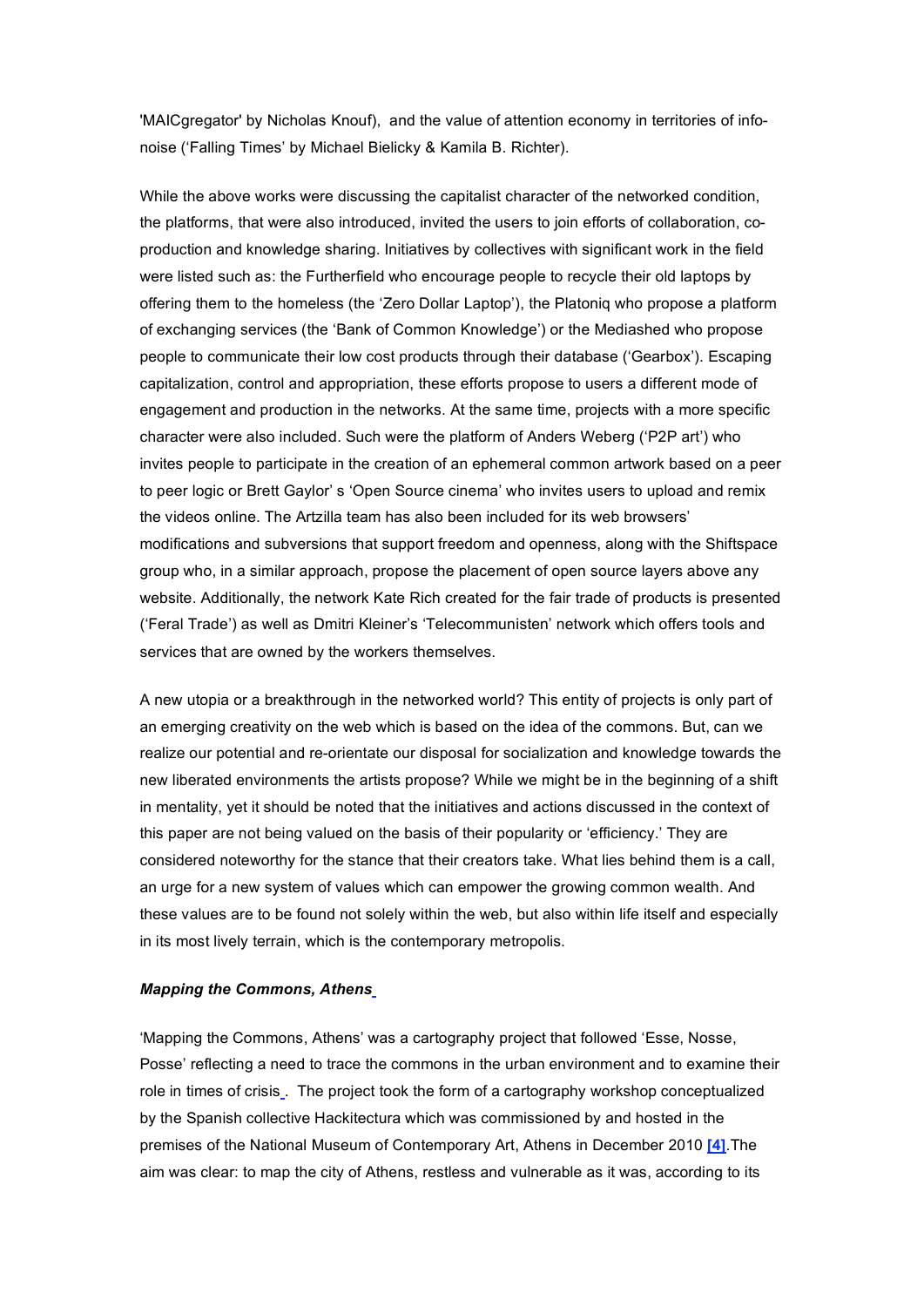commons. The work was undertaken by an interdisciplinary group of artists and researchers from universities of Athens, guided and supervised by Hackitectura, with the contribution of artists, sociologists, scientists and theorists working on the field.

Seeing beyond the 'public' and the 'private', the team seeked for, examined and documented the different types of commons that were located in the urban environment. The elements of sociability, openness, sharing and accessibility were of primary importance during this exploration, and special attention was given to peer to peer practices, community networks and forms of exchange economy. The entries enriching the cartography were decided and organized according to certain parameters related to the 'wealth' being produced, the community supporting it and the risks of its enclosure and exploitation.

The team successfully produced two maps: a research map, where all commons were described, categorized and located, and a video map where certain commons were developed into video case studies by the participants. Furthermore, a blog documenting the progress of the workshop was also created while the most important outcome of the project was the 'common' produced during the workshop itself. And this was the knowledge that the community of creators, students, artists and theorists formed together while also building a common experience and imaginary.

## *Locating the features of common-based art*

Taking the works referred above as examples, one can interestingly locate similarities that assist in recognizing the features of a new form of creativity which emerges on the basis of the common. The rich variety of works discussed although they might be categorized as net art, game art, software art or as documentaries, interventions, databases and maps, at the same time they all share a kind of openness and collectiveness which opposes previous ways of perception and evaluation in the contemporary art or new media art scene.

In an attempt to locate and summarize some of the main features of this creativity , the following points could be used as a start:

- The works, in their wide variety, do not constitute art objects or art installations; they present no certain aura and claim no art market value.
- They accordingly do not aim for the awe of the spectator; they do not impress by their aesthetics, technics or complexity.
- They claim no authorship and no uniqueness; their power is in their distribution and diffusion.
- They are not cryptic or ironic; on the contrary, they aim to be direct, understandable and reachable.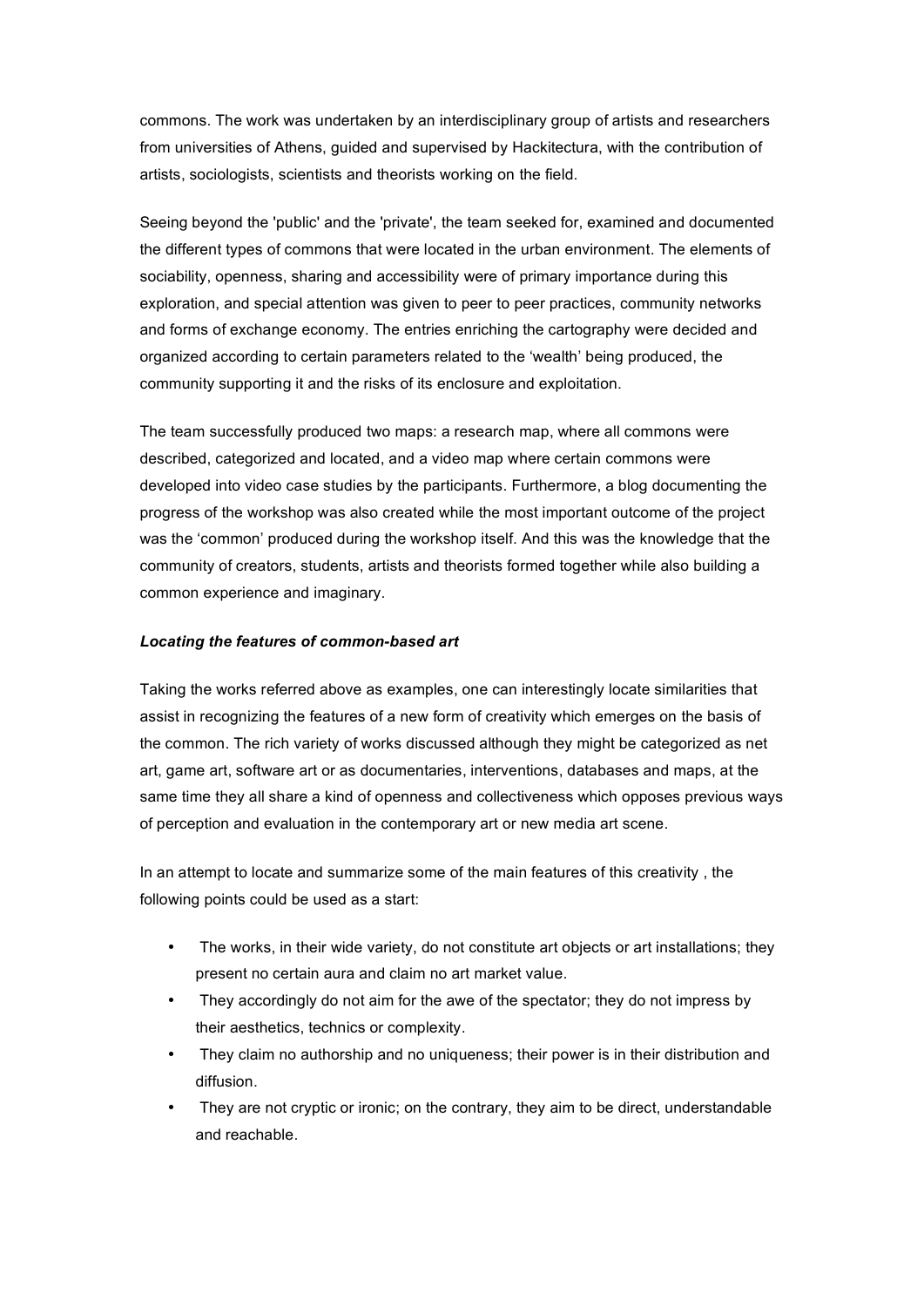They address the citizens and users of the cities and the networks and not specifically the art audience, the art institutions or the art collectors;

The aim of this growing entity of works seems to be no other than to socialize knowledge. They are works that as Matteo Pasquinelli expressed it, belong to the age of 'social reproducibility,' [5] which followed Benjamin's age of 'mechanical reproduction.' We have gone beyond the unlimited reproduction of artistic objects and the loss of the aura of the prototype. The challenge for the works of art is a new one; it is the challenge for a 'unicity without aura' as Virno put it, for a 'non-original unicity which originates in the anonymous and impersonal character of the technical reproduction'. Art's new aim, he argues, is to find the relation between the highest possible degree of communality or generality and the highest possible degree of singularity, the balance between the most general and the most particular [6]. Aren't the works previously mentioned a first step towards this direction as they refer to the common wealth produced by the general intellect on one hand and to the importance of the contribution of each singularity on the other? Isn't the presence of the artist's identity lessened as works seek for a new balance between individuality and collectivity? Or rather between "multiplicity of individual expression and the unity of a collective will," between "singularity and solidarity, cooperation and freedom?" [7]

This realisation however leads to the need for the second definition: who are the creators that seek this new balance expressed as a 'unicity without aura' for their works and why?

#### *Describing the creators of commons based art / the new commoners*

Discussing works based on collectivity, openness and lack of authorship, it easily becomes clear that we mostly refer to creators who are leaving the role of the 'artist' and move towards the one of the initiator, the collaborator, the affective worker, the networked creator, the hacktivist. Often, the creators might not even be artists. In their shoes there are programmers, architects, lawyers, social scientists, or generally people from different fields who see creativity as an invaluable tool of expression, communication and resistance. This is a new generation of creators who wishes to merge with the 'audience', blurring prior boundaries and hierarchies. What brings them together is the virtuosity, the social competences and the affective potentialities they all have and use in their virtual and urban interactions. For Virno, who assigns to virtuosity a central role for the postfordist way of being, and sees creativity as diffused today, "each and every individual is, *at the same time*, the artist performing the action and the audience: he performs individually while he assists the other's performances."  $[8]$ 

But what does such a realization mean? Do artists still have a role to play or they fade in the name of a new common and radical approach of creativity?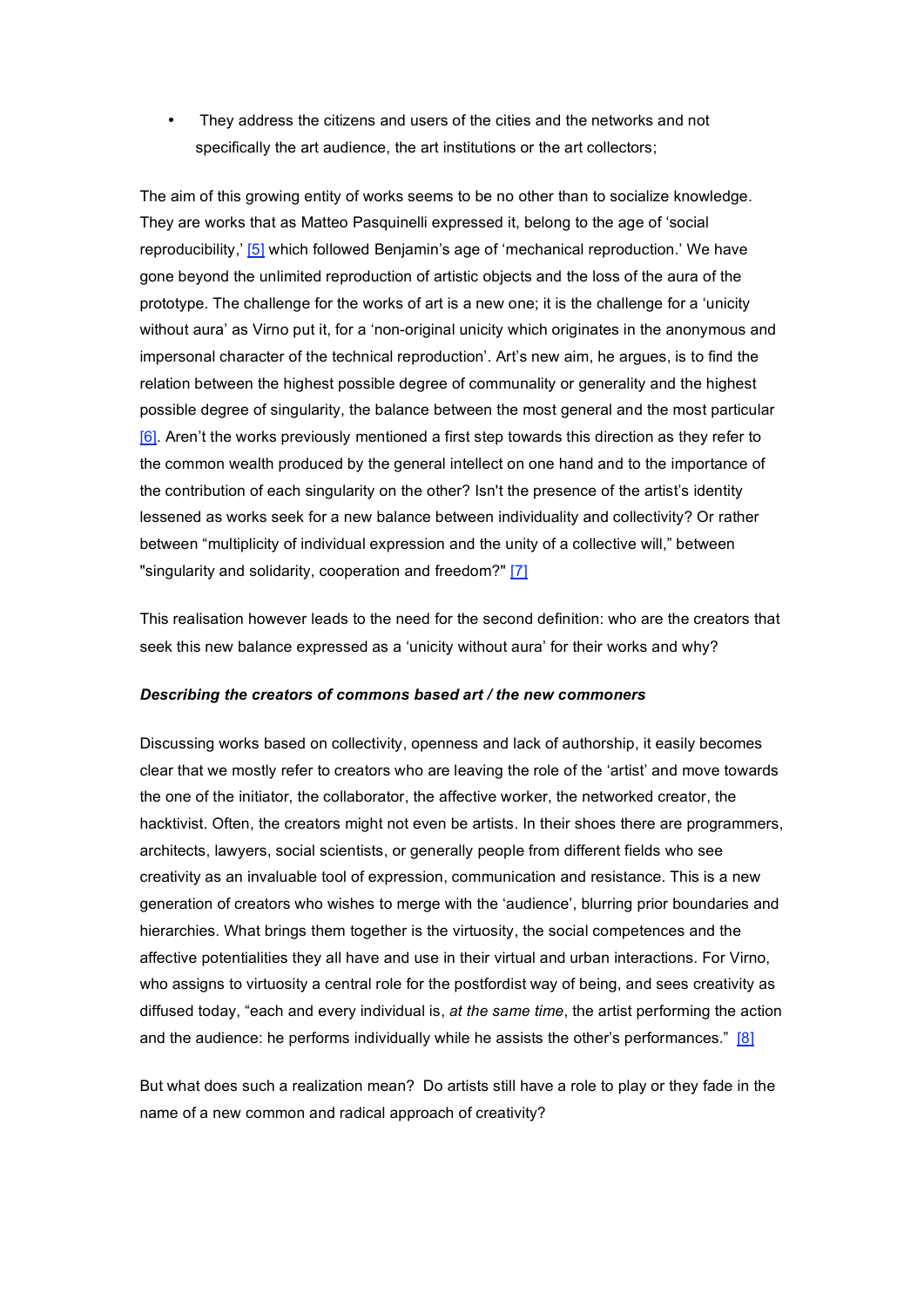At this point, one needs to pause and reflect on some of the fundamental ideas of the common wealth on one hand and on the actions of the creators being discussed on the other. "There is no commons without commoning" Peter Linebaugh wrote, highlighting the fact that besides the common goods, the social practices of a community are also needed. There is no commons without the commoners; these are the individuals that not only produce and share the commons but also establish relationships of solidarity between them and fight to reclaim the commons that have been enclosed. While Linebaugh refers to the 'Magna Carta', the commoners of the medieval England and the land enclosures, one could interestingly juxtapose this sequence to the inhabitants of today's cities and networks with the enclosure of the common wealth produced. What seems to be missing however is the cultural memory of a prior different mode of being and sharing that the commoners of land had, reminding them what there was to be reclaimed [9]. Missing this element, an urge for a common imaginary appears that - replacing common memory - will be based on the realization of the multitude's potentialities and will offer the ground to step on in order to reclaim the surplus of the knowledge and information which is being enclosed today. A form of this common imaginary is what the creators are building through their initiatives, activating through it the shaping of new communities and new commons. Seeing artists as the new commoners therefore is the first point that can be made regarding their contribution.

A second point can become clear while looking into the formation of the new common spaces that the artists are particularly proposing which are beyond control and exploitation. The online collaborative platforms, the databases of exchange or the workshops organised can be seen as the new interconnected spaces that allow communities of commoners to be formed, offering to the worrying and restless multitude a new home and a new ground for social encounters .

Thirdly, the creators today may assist the contemporary digital multitude by encouraging the use of the tools that we all already have in our possession. What we need today is to learn how to work with language, codes, ideas and affects, how to build relationships through them [10]. We need the knowledge and information infrastructure that artistic creation seems to be able to provide while avoiding at the same time the appropriation of these tools on the web and in the city environment by third parties.

Finally and hopefully, through such a process a new system and a new theory of value can emerge, one which would express the desire of the multitude for a liberated connectivity. As life is in excess today, as work and life have become one, a new balance can only be found through creativity that embraces the ideas of sharing and co-producing.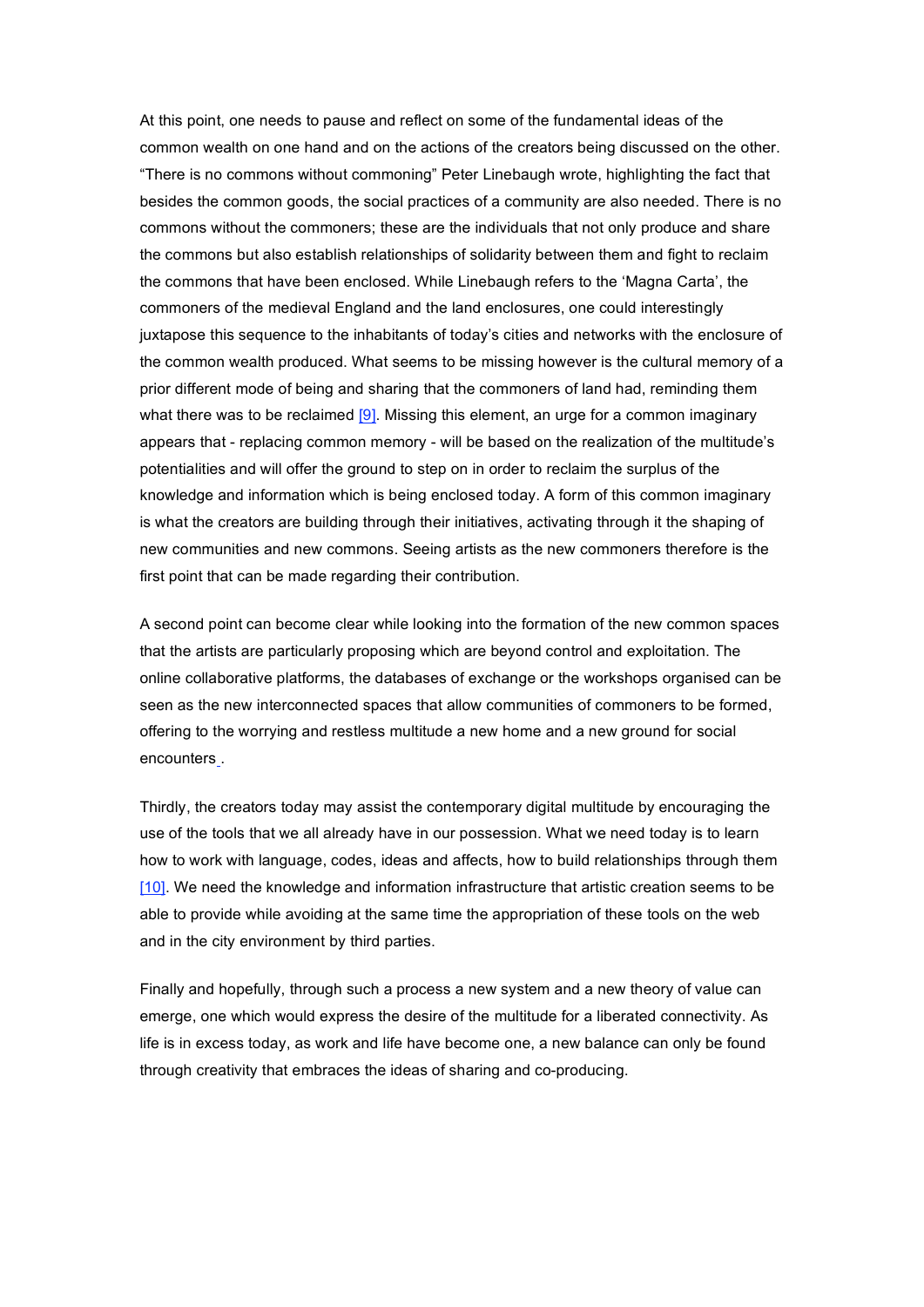# *Reclaiming a new form of exodus*

Open, participatory and rhizomatic, the new form of art emerging based on the commons seems to have some of the features that media art had not reach before. It is a form of art that tries to assist, to engage with the audience and to share knowledge. It informs and encourages transformation; it takes responsibility and helps the multitude to overcome its fears.

Although this new form of creation could be related to certain movements of the art history such as the Dada, for its recycling practices and its negation towards artist's authorship, to the Situationism for its refusal to copyrights, or to the movements of institutional critique, yet the creativity based on the commons presents an interesting differentiation. It is not necessarily anti – art or anti-institutional. It alternatively takes a stance or a point of view that looks beyond the art system and the art world. The artists don't negate art or the museums' structures and hierarchies. They often choose to address to them and propose new forms of collaboration that will need however to be based on new grounds of openness and sharing. They often invite institutions to enter a game based on openness and diffusion of information and to surpass the constraints of ownership and authorship that might have impeded such an orientation. They ask museums to join their efforts towards the commons by providing the audiences a context for art practices related to sharing, by encouraging and presenting creators' alternatives to capitalism, by assisting in the formation of new common places and common values beyond institutional walls.

Facing the impasse of late capitalism, the creators of the works that were discussed in this context, seem to ultimately aim for a new form of exodus. This exodus however can only come from within, by staying where we are and by expressing a collective will for a change. The idea therefore is to "pursue a line of flight while staying right here, by transforming the relations of production and mode of social organization under which we live." [11] For this reason, the efforts of the creators to reach out and communicate ideas, to overcome themselves as names and overcome art as art, assist in the formation of a multitude of commoners which can achieve direct experiences of cooperation beyond exploitation. This is a value that is worth noting and supporting for the years to come.



**This research has been co-financed by the European Union (European Social Fund – ESF) and Greek national funds through the Operational Program "Education and Lifelong Learning" of the National Strategic Reference Framework (NSRF) - Research Funding Program: Heracleitus II. Investing in knowledge society through the European Social Fund.**